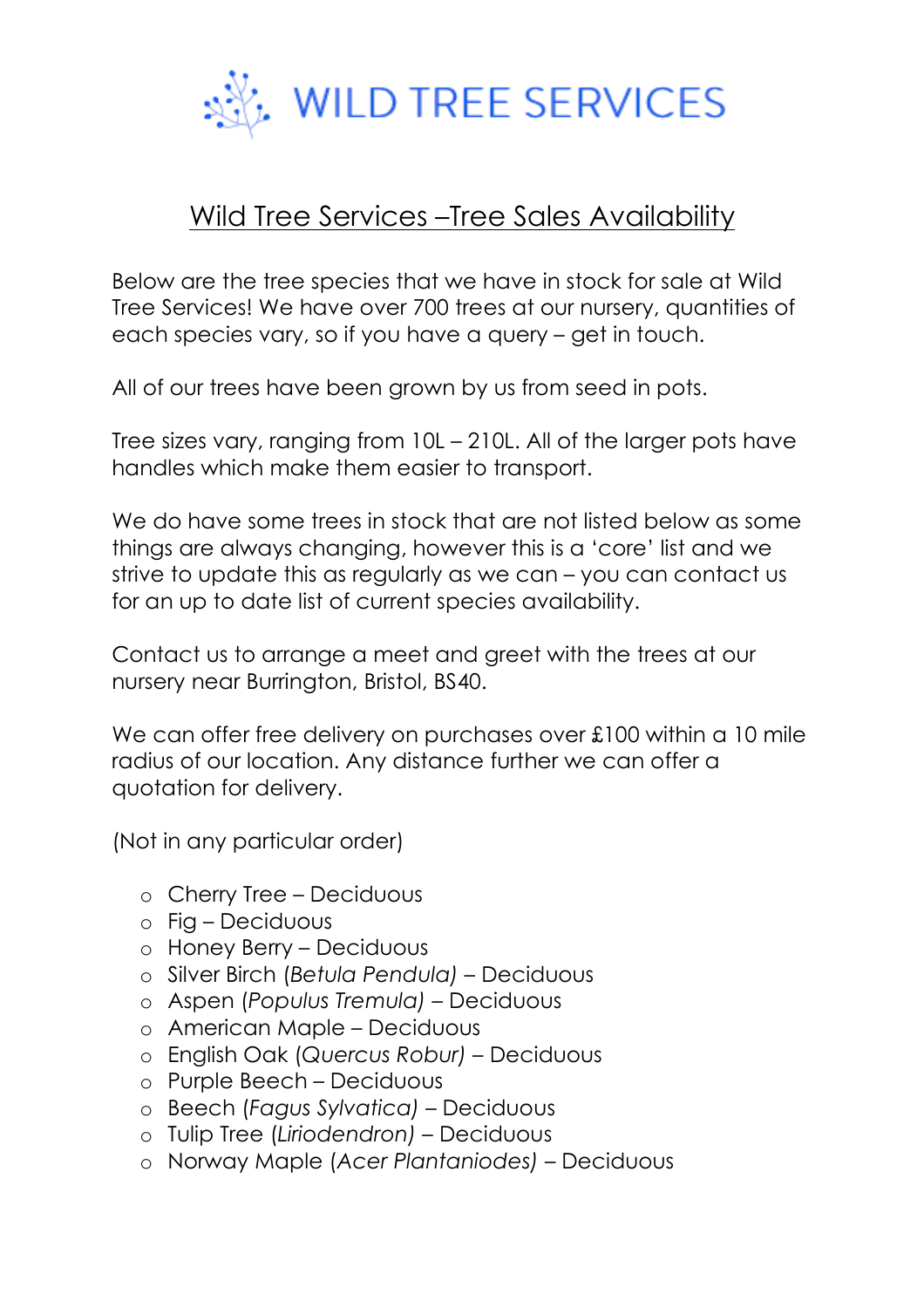

- o Japanese Maple (*Acer Palmatum*) Deciduous
- o Holm Oak (*Quercus Ilex) –* Evergreen
- o Young Giant Sequoia (*Sequoia Gigantium)* Evergreen
- o Giant Sequoia (*Sequoia Gigantium) 130L Pot* Evergreen
- o Giant Sequoia (*Sequoia Gigantium)* 210L Pot Evergreen
- o Scots Pine (*Pinus Sylvestris)* Evergreen
- o Cedar (*Cedrus Libani*) Evergreen
- o Pine Evergreen
- o Conker Tree Small Deciduous
- o Conker Tree Large Deciduous
- o Walnut Tree Small Deciduous
- o Walnut Tree Large Deciduous
- o Sweet Chestnut Small (*Castanea Sativa)*  Deciduous
- o Sweet Chestnut Large (Castanea Sativa) Deciduous
- o Hazel Nut (*Corylus Avellana) –* Deciduous
- o Horn Beam (*Liriodendron Tulipifera*) Deciduous
- o Black Populus (*Pupulus Nigra)*  Deciduous
- o English Oak Small (*Quercus Robur)*  Deciduous
- o Bay Lauren (*Laurus Nobilis) –* Evergreen
- o Conifer Tree Large Evergreen
- o Plum Deciduous
- o Pear Deciduous
- o Apple Deciduous
- o Cotoneaster Tree (*Cotoneaster Frigidus)* Evergreen
- o Box Tree (*Buxus Sempervirens)* Evergreen
- o Christmas Tree Medium Evergreen
- o Blue Idris Evergreen
- o Sergent's Cherry (*Prunus Sargenti)* Deciduous
- o English Elm Deciduous
- o Yew (*Taxus Baccata)* Evergreen
- o Japonica Fig (*Fatsia Japonica)* Evergreen
- o Balsam Fir Evergreen
- o Goat Willow (*Salex Caprea) –* Deciduous
- o Tree of Heaven (*Ailanthus Altissima)* Deciduous
- o Lilac Tree Deciduous
- o Photinia Red Robin Evergreen
- o Hawthorn (*Crataegus) –* Deciduous
- o Beech (*Fagus)* Deciduous
- o Fern Large Male (*Dyropteris Filix-Mas) –* Deciduous